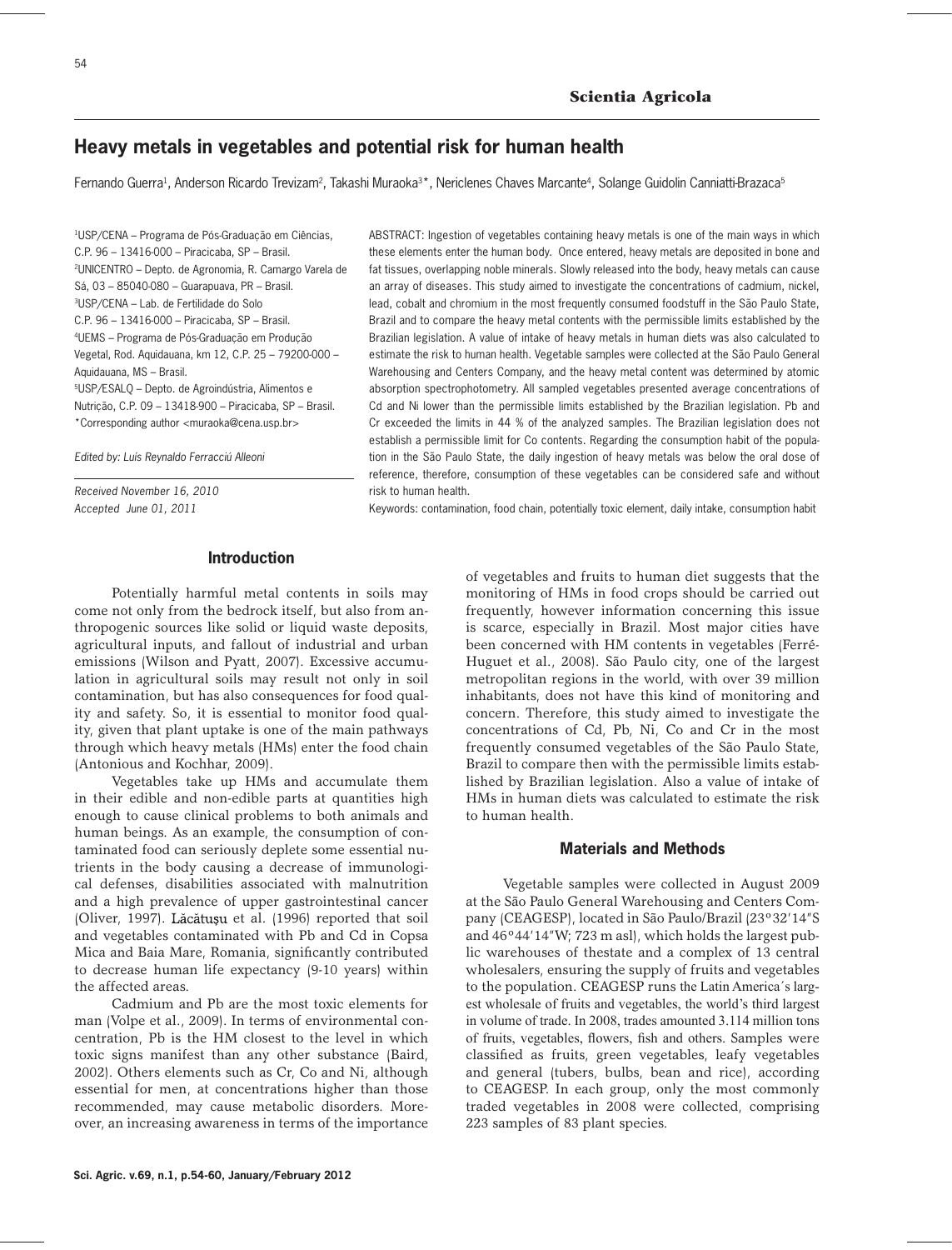Samples were identified and packed into polyethylene bags. In the laboratory, they were washed following the same procedures as for food preparation to remove any surface deposits (Chary et al., 2008). Then, the vegetables were rewashed with deionized water and separated into edible and non-edible parts. The edible parts were air-dried at 65ºC, weighed and finely ground in a Willey mill.

A portion of 1 g of each sample was digested in a digestion block, with a nitric acid and perchloric acid (3:1) solution in Pyrex tubes (Miyazawa et al., 2009). After cooling they were diluted to a final volume of 25 mL with deionized water. All analyses were processed in triplicate. HM contents (Cd, Pb, Ni, Co and Cr) were determined in this solution by atomic absorption spectrophotometry (Varian-SpectrAA 140). The accuracy of the method was verified by analyzing the standard reference material 1515 - Apple Leaves (NIST).

For the total daily intake evaluation, the average metal content in each vegetable was calculated and multiplied by the respective consumption rate (IBGE, 2004). The consumption rate for children (0-6 years old) was established as 1/3 of that for adults. The descriptive statistics (mean and coefficient of variation) were conducted using the Excel software.

Risk to human health by the intake of metal-contaminated vegetables was characterized using a hazard quotient (HQ) (US EPA, 1989). HQ is the ratio between exposure and the reference oral dose  $(R_fD)$ . If the ratio is lower than one (1), there will be no obvious risk. An estimate of the potential hazard to human health (HQ) through consumption of vegetables grown in metal-contaminated soil is described in Eq. (1):

$$
HQ = |Div| \times |C_{metal}| / R_{f} D \times Bo
$$
 (1)

Where *(Div)* is the daily intake of vegetables (kg per day),  $(C_{metal})$  is the concentration of metal in the vegetable (mg  $kg^{-1}$ ),  $R_f D$  is the oral reference dose for the metal (mg  $kg^{-1}$  of body weight per day), and Bo is the human body mass (kg).  $\mathrm{R}_{\mathrm{f}}\mathrm{D}$  is an estimate of a daily oral exposure for the human population, which does not cause deleterious effects during a lifetime, generally used in EPA's noncancer health assessments.

Values of  $R_f$ D for Cd (0.001 mg  $kg^{-1}$  per day), Ni  $(0.02 \text{ mg kg}^{-1})$  per day) and Cr  $(1.5 \text{ mg kg}^{-1})$  per day) were taken from Integrated Risk Information System (US EPA, 2010). The value of  $R_f D$  for Pb (0.0035 mg kg<sup>-1</sup> per day) was taken from WHO (1993). There is no consensus about the  $R_f$ D for Co, then the oral reference dose for Co was estimated as  $0.043$  mg  $kg^{-1}$  per day (Food and Nutrition Board, 2004). The average Bo was taken as 70 kg for adults (WHO, 1993), and 19.25 kg for children 0-6 years old (IBGE, 2006).

To evaluate the potential risk to human health through more than one HM, the hazard index (HI) has been developed (US EPA, 1989). The hazard index is the sum of the hazard quotients, as described in Eq. (2). It assumes that the magnitude of the adverse effect will be proportional to the sum of multiple metal exposures. It also assumes similar working mechanisms that linearly affect the target organ.

 $HI = \sum HQ = HQ_{Cd} + HQ_{Ni} + HQ_{Pb} + HQ_{Co} + HQ_{C}$  (2)

### **Results and Discussion**

The results of the quality control are summarized in Table 1. Concentrations of Cd, Ni, Pb, Co and Cr in vegetables (fresh weight) are shown in Tables 2, 3, 4 and 5. The concentrations of HMs in edible parts of vegetables were compared with the corresponding permissible limits established by National Agency for Sanitary Vigilance (Anvisa) (1965). According to Anvisa, the permissible limits for Cd, Ni, Pb and Cr are 1.0, 5.0, 0.5 and  $0.1$  mg kg<sup>-1</sup>, respectively (fresh weight), with no recommendation for Co.

The Cd concentrations ranged between 0.01 and  $0.18$  mg kg<sup>-1</sup>, and did not exceed the Brazilian limit for all vegetables. No value of Ni, which ranged between 0.01 and 0.74 mg  $kg^{-1}$ , exceeded the permissible limit. The Pb concentrations ranged between 0.02 and 2.50 mg  $kg^{-1}$ , meaning that 44.6 % of the samples exceeded the permissible limit. Leafy vegetables tend to accumulate high amounts of Cd, Ni, and Pb due not only to their large leaf area and high transpiration rate, but also to the fast growth rate of these plants as observed by Itanna (2002). However, concentrations of Pb, that exceeded the established permissible limit of  $0.5$  mg kg $^{-1}$ , were not observed for a specific class of vegetables in this study.

Cr concentrations ranged between 0.01 and 0.60 mg kg–1 and 44.2 % of the samples were found above the permissible limit, mainly for green vegetables accounting for 59.9 % of the total (Table 4). The highest concentrations of Pb and Cr exceeded the permissible limits by approximately 5 (national garlic) and 6 (Japanese pumpkin) times, respectively.

It is important to observe the permissible limits for HM contents established by International Agencies for Brazilian agricultural export goods, since they could be a barrier for international trades. Besides concentrate orange juice, the main Brazilian agricultural export products in Table 2 are mango, melon, papaya, grape, lemon, apple, pineapple, banana and guava. The permissible limit established by FAO/WHO (Codex Alimentarius

Table 1 – Certified Reference Material (SRM NIST 1515) data for checking the analytical accuracy.

| Element           | <b>Certified Value</b> | Observed Value    | Recovery |
|-------------------|------------------------|-------------------|----------|
|                   |                        | %                 |          |
| Cd                | $0.013 \pm 0.002$      | $0.016 \pm 0.006$ | 123      |
| Co <sup>(1)</sup> | 0.09                   | $0.073 \pm 0.003$ | 81       |
| $Cr^{(1)}$        | 0.3                    | $0.225 \pm 0.048$ | 75       |
| Ni                | $0.91 \pm 0.12$        | $0.728 \pm 0.067$ | 80       |
| Pb                | $0.470 \pm 0.024$      | $0.366 \pm 0.042$ | 78       |

(1)Noncertified value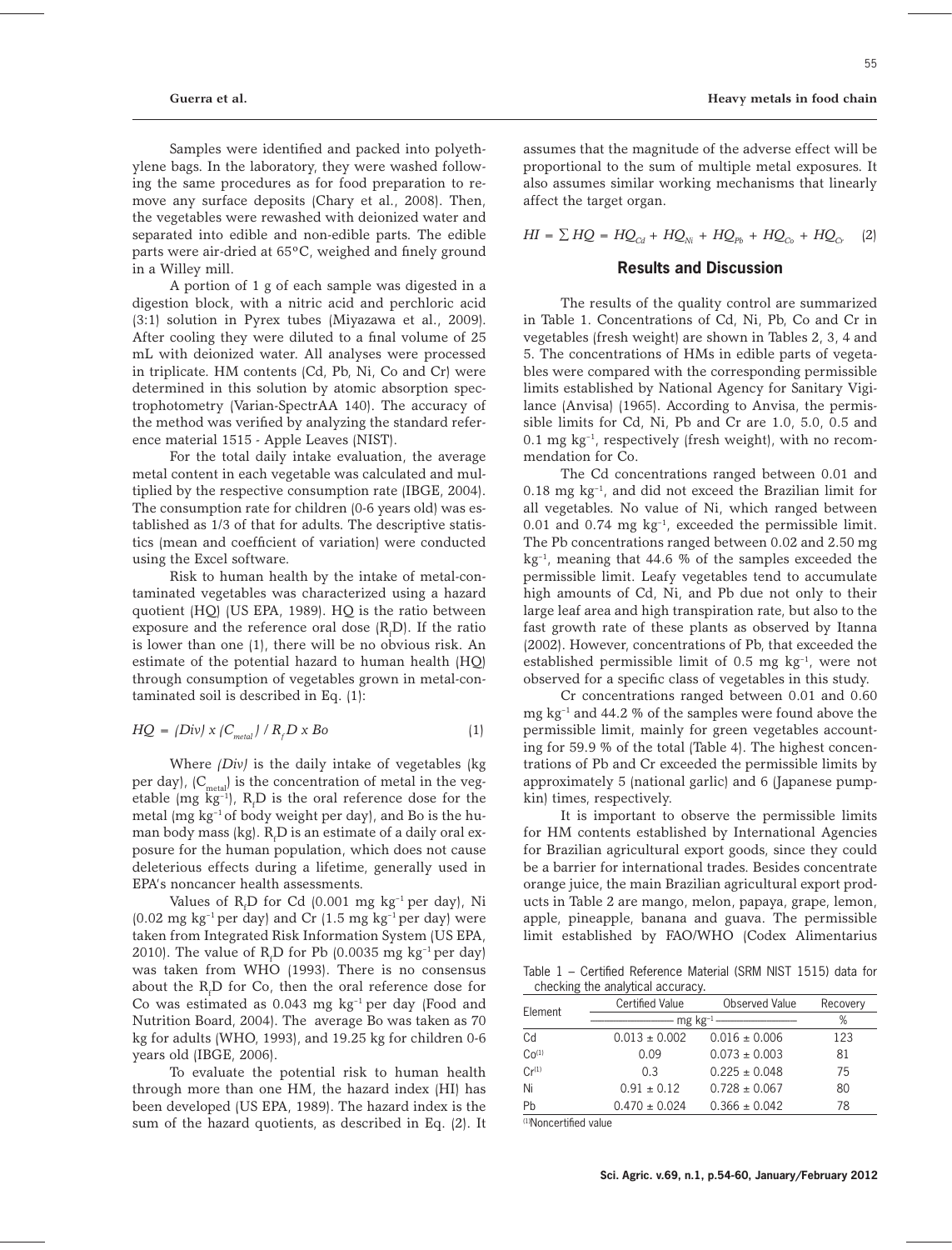| Table 2 – Concentrations of heavy metals in fruits (fresh weight) consumed in the São Paulo State. |  |  |  |
|----------------------------------------------------------------------------------------------------|--|--|--|
|----------------------------------------------------------------------------------------------------|--|--|--|

| Vegetables           | Scientific Name                        | State of<br>Origin | $n^a$ | Consumption | Cd               | Ni                        | Pb                      | Co         | Cr         |
|----------------------|----------------------------------------|--------------------|-------|-------------|------------------|---------------------------|-------------------------|------------|------------|
|                      |                                        |                    |       | kg per year |                  |                           | $mg$ kg <sup>-1</sup> . |            |            |
| Avocado              | Persea americana                       | <b>SP</b>          | 3     | 0.34        | $0.04(0.11)^{b}$ | $0.40(0.05)$ $0.04(0.13)$ |                         | 0.23(0.14) | 0.21(0.13) |
| 'Hawai' Pineapple    | Ananas comosus (L.)                    | SP                 | 3     | 0.44        | 0.02(0.13)       | 0.15(0.13) 0.29(0.19)     |                         | 0.16(0.13) | 0.04(0.02) |
| 'Pérola' Pineapple   | Ananas comosus (L.)                    | <b>BA</b>          | 3     | 0.44        | 0.03(0.19)       | 0.16(0.06) 0.57(0.19)     |                         | 0.12(0.09) | 0.03(0.11) |
| 'Nanica' Banana      | Musa ssp.                              | SP                 | 5     | 1.48        | 0.06(0.11)       | $0.27(0.05)$ $0.68(0.13)$ |                         | 0.10(0.11) | 0.34(0.11) |
| 'Prata' Banana       | Musa sapientum Schum.                  | <b>SP</b>          | 5     | 2.91        | 0.06(0.10)       | $0.15(0.06)$ $0.72(0.12)$ |                         | 0.11(0.12) | 0.17(0.07) |
| Red Guava            | Psidium guajava L.                     | SP                 | 4     | 0.21        | 0.01(0.09)       | 0.13(0.18) 0.42(0.06)     |                         | 0.17(0.01) | 0.08(0.07) |
| 'Bergamota' Orange   | Citrus reticulata                      | SP                 | 4     | 0.97        | 0.02(0.16)       | $0.12(0.05)$ $0.34(0.14)$ |                         | 0.14(0.05) | 0.09(0.14) |
| 'Lima' Orange        | Citrus sinenses (L.) Osbeck            | SP                 | 4     | 0.45        | 0.02(0.07)       | 0.22(0.11) 1.10(0.11)     |                         | 0.26(0.06) | 0.08(0.02) |
| 'Mexerica' Orange    | Citrus reticulata                      | <b>MG</b>          | 4     | 0.97        | 0.06(0.002)      | $0.16(0.03)$ $0.55(0.03)$ |                         | 0.15(0.02) | 0.01(0.11) |
| 'Pêra' Orange        | Citrus sinenses                        | SP                 | 4     | 2.91        | 0.05(0.01)       | 0.15(0.08) 0.85(0.17)     |                         | 0.15(0.15) | 0.09(0.05) |
| 'Tahiti' Lemon       | Citrus aurantifolia (Christm.) Swingle | SP                 | 4     | 0.81        | 0.03(0.09)       | $0.22(0.05)$ $0.47(0.10)$ |                         | 0.13(0.11) | 0.30(0.10) |
| 'Fuji' Apple         | Malus silvestris Mill.                 | <b>SC</b>          | 3     | 0.53        | 0.02(0.16)       | 0.05(0.11)                | nd c                    | 0.08(0.17) | nd         |
| 'Gala' 1 Apple d     | Malus silvestris Mill.                 | SC                 | 3     | 0.53        | 0.03(0.07)       | 0.04(0.16) 0.29(0.09)     |                         | 0.06(0.10) | nd         |
| 'Gala' 2 Apple d     | Malus silvestris Mill.                 | PR                 | 3     | 0.53        | $0.04(0.08)^{b}$ | nd c                      | nd                      | 0.02(0.15) | 0.02(0.13) |
| 'Granny Smith' Apple | Malus silvestris Mill.                 | SC                 | 3     | 0.53        | 0.05(0.12)       | 0.08(0.16)                | 0.02(0.13)              | 0.04(0.15) | 0.05(0.13) |
| 'Formosa' Papaya     | Carica papaya L.                       | ES                 | 3     | 1.20        | 0.02(0.09)       | 0.05(0.10)                | 0.39(0.14)              | 0.08(0.15) | 0.02(0.07) |
| Papaya               | Carica papaya L.                       | $-$ e              | 3     | 1.20        | 0.01(0.23)       | 0.40(0.06)                | 0.58(0.15)              | 0.15(0.08) | 0.09(0.14) |
| Mango                | Mangifera indica L.                    | PE                 | 3     | 0.97        | 0.01(0.12)       | 0.11(0.08)                | 0.45(0.14)              | 0.11(0.12) | 0.03(0.13) |
| Yellow passion-fruit | Passiflora edulis f. flavicarpa        | BA                 | 4     | 0.36        | 0.03(0.10)       | 0.23(0.11)                | 0.91(0.17)              | 0.20(0.08) | 0.10(0.12) |
| Watermelon           | Citrullus lanatus                      | G <sub>O</sub>     | 1     | 2.13        | 0.02             | 0.05                      | 0.17                    | 0.05       | 0.01       |
| Melon                | Cucumis melo L.                        | PE                 | 3     | 0.39        | 0.02(0.02)       | 0.20(0.01)                | 0.54(0.16)              | 0.32(0.16) | 0.02(0.12) |
| Strawberry           | Fragaria X ananassa Duch               | SP                 | 5     | 0.12        | 0.03(0.04)       | 0.10(0.08)                | 0.40(0.05)              | 0.14(0.13) | 0.04(0.01) |
| 'Benitaca' Grape     | Vitis vinifera L.                      | PE                 | 3     | 0.16        | 0.07(0.04)       | 0.03(0.15)                | 0.39(0.12)              | 0.12(0.06) | nd         |
| 'Itália' Grape       | Vitis vinifera L.                      | PE                 | 3     | 0.16        | 0.07(0.19)       | 0.08(0.01)                | 0.75(0.17)              | 0.05(0.12) | nd         |
| 'Niágara' Grape      | Vitis vinifera L.                      | MG                 | 3     | 0.16        | 0.09(0.15)       | 0.09(0.09)                | 0.64(0.19)              | 0.13(0.08) | 0.01(0.13) |
| 'Rubi' Grape         | Vitis vinifera L.                      | MG                 | 3     | 0.16        | 0.09(0.14)       | 0.08(0.11)                | 0.49(0.18)              | 0.11(0.13) | nd         |

 $^{\text{a}}$  n = number of collected samples amount.  $^{\text{b}}$  mean value and coefficient of variation.  $^{\text{c}}$  nd = below detection limit, Ni < 0.09 mg L<sup>-1</sup>, Pb < 0.09 mg L<sup>-1</sup> and Cr < 0.06 mg  $L^{-1}$ . d apple 1 and 2 = distinct precedence. eunknown origin.

Table 3 – Concentrations of heavy metals in leafy vegetables (fresh weight) consumed in the São Paulo State.

| Vegetables        | Scientific Name                      | State of<br>Origin | $n^a$          | Consumption | Cd                | Ni   | Pb                    | Co   | Cr   |
|-------------------|--------------------------------------|--------------------|----------------|-------------|-------------------|------|-----------------------|------|------|
|                   |                                      |                    |                | kg per year |                   |      | $mg$ kg <sup>-1</sup> |      |      |
| Chard             | Beta vulgaris L. var. cicla          | <b>SP</b>          | 2              | 0.12        | 0.05 <sup>b</sup> | 0.21 | 0.58                  | 0.17 | 0.07 |
| Watercress        | Nasturtium officinale sp.            | <b>SP</b>          | 2              | 0.19        | 0.10              | 0.34 | 0.86                  | 0.30 | 0.34 |
| Iceberg Lettuce   | Lactuca sativa L.                    | <b>SP</b>          | 2              | 0.22        | 0.03              | 0.13 | 0.41                  | 0.07 | 0.20 |
| Crisphead Lettuce | Lactuca sativa L.                    | <b>SP</b>          | $\overline{2}$ | 0.22        | 0.08              | 0.33 | 0.48                  | 0.15 | 0.20 |
| Smooth Lettuce    | Lactuca sativa L.                    | SP                 | 2              | 0.22        | 0.07              | 0.13 | 0.44                  | 0.16 | 0.09 |
| Coriander         | Coriandrum sativum L.                | <b>SP</b>          | 2              | 0.02        | 0.16              | 0.57 | 1.24                  | 0.50 | 0.02 |
| Cabbage           | Brassica oleracea var. acephala D.C. | <b>SP</b>          | 2              | 0.09        | 0.12              | 0.54 | 1.66                  | 0.51 | 0.39 |
| Broccoli          | Brassica oleracea L                  | <b>SP</b>          | $\overline{c}$ | 0.20        | 0.08              | 0.26 | 0.93                  | 0.25 | 0.48 |
| Cauliflower       | Brassica oleracea var botrytis       | <b>SP</b>          | 2              | 0.29        | 0.08              | 0.24 | 0.36                  | 0.15 | nd c |
| Endive            | Cichorium endivia L.                 | <b>SP</b>          | 2              | 0.02        | 0.07              | 0.31 | 0.49                  | 0.19 | 0.10 |
| Spinach           | Tetragonia expansa                   | <b>SP</b>          | 2              | 0.02        | 0.13              | 0.48 | 1.05                  | 0.46 | 0.27 |
| Sweetcorn         | Zea Mays L.                          | <b>SP</b>          | 2              | 0.34        | 0.08              | 0.07 | 0.16                  | 0.32 | nd   |
| White Cabbage     | Brassica oleracea L. var. capitata   | $-d$               | 2              | 0.50        | 0.04              | 0.21 | 0.60                  | 0.23 | 0.06 |
| Purple Cabbage    | Brassica oleracea L                  |                    | 2              | 0.50        | 0.06              | 0.32 | 0.63                  | 0.34 | 0.43 |
| Rocket            | Eruca sativa L.                      | <b>SP</b>          | 2              | 0.02        | 0.07              | 0.29 | 0.76                  | 0.21 | 0.23 |
| Parsley           | Petroselinum crispum (Mill.) Nym.    | SP                 | 2              | 0.02        | 0.18              | 0.70 | 1.02                  | 0.47 | 0.03 |
| Celery            | Apium graveolens L.                  | SP                 | 2              | 0.02        | 0.05              | 0.19 | 0.47                  | 0.17 | 0.14 |

<sup>a</sup>n = number of collected samples amount. <sup>b</sup> mean value.  $\cdot$  nd = below detection limit, Cr < 0.06 mg L<sup>-1</sup>. <sup>d</sup> unknown origin.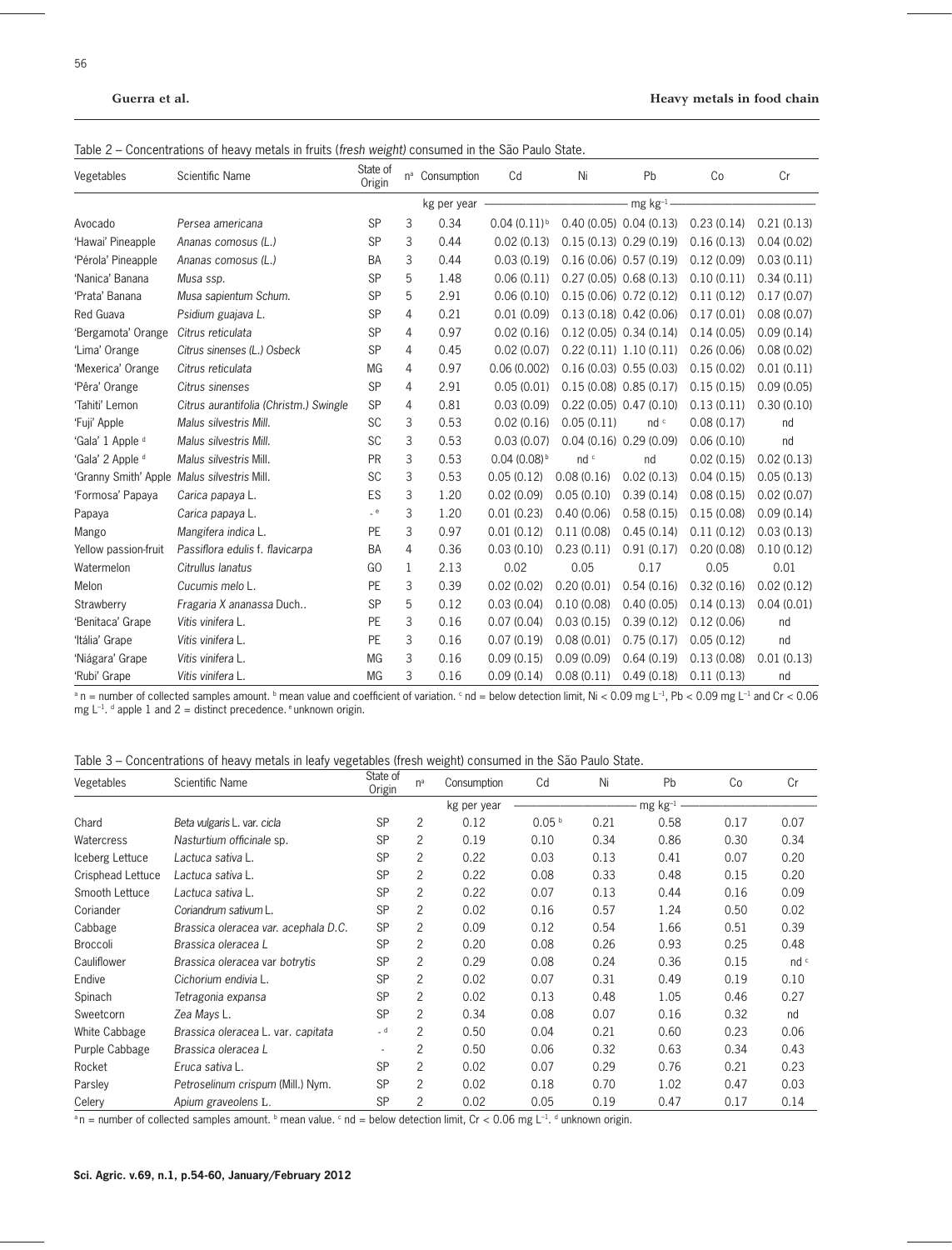| Vegetables                 | Scientific Name                     | State of n <sup>a</sup><br>Origin |                | Consumption | Cd                | Ni         | Pb            | Co         | Cr                        |
|----------------------------|-------------------------------------|-----------------------------------|----------------|-------------|-------------------|------------|---------------|------------|---------------------------|
|                            |                                     |                                   |                | kg per year |                   |            | - mg $kg-1$ - |            |                           |
| 'Seca' Squash              | Cucurbita moschata                  | <b>SP</b>                         | $\overline{2}$ | 0.25        | 0.04 <sup>b</sup> | 0.19       | 0.25          | 0.19       | 0.13                      |
| 'Italian' Pumpkin          | Cucurbita pepo L.                   | SP                                | $\overline{2}$ | 0.25        | 0.04              | 0.20       | 0.30          | 0.18       | 0.08                      |
| 'Japanese' Pumpkin         | Cucurbita pepo L.                   | <b>BA</b>                         | $\overline{2}$ | 0.25        | 0.16              | 0.24       | 0.90          | 0.62       | 0.60                      |
| 'Moranga' Pumpkin          | Cucurbita maxima Duch               | <b>SP</b>                         | $\overline{2}$ | 0.25        | 0.06              | 0.28       | 0.56          | 0.30       | 0.13                      |
| 'Paulista' Squash          | Cucurbita moschata                  | <b>SP</b>                         | $\overline{c}$ | 0.25        | 0.05              | 0.21       | 0.50          | 0.24       | 0.13                      |
| 'Italian' Zucchini         | Cucurbita pepo L.                   | e                                 | $\overline{c}$ | 0.31        | 0.04              | 0.25       | 0.51          | 0.16       | 0.08                      |
| 'Paulista' Zucchini        | Cucurbita moschata                  | SP                                | $\overline{c}$ | 0.31        | 0.04              | 0.23       | 0.59          | 0.19       | 0.15                      |
| <b>Yellow Sweet Potato</b> | Ipomoea batatas L.                  | <b>SP</b>                         | 3              | 0.13        | 0.11(0.10)        | 0.15(0.04) | 0.43(0.10)    | 0.49(0.10) | nd c                      |
| White Sweet Potato         | Ipomoea batatas L.                  | <b>SE</b>                         | 3              | 0.13        | 0.14(0.002)       | 0.18(0.04) | 0.46(0.001)   |            | $0.62(0.15)$ $0.04(0.02)$ |
| Pink Sweet Potato          | Ipomoea batatas L.                  | SP                                | 5              | 0.13        | 0.12(0.08)        | 0.26(0.04) | 0.52(0.15)    | 0.55(0.02) | nd                        |
| Eggplant                   | Solanum melongena L.                | <b>SP</b>                         | $\overline{c}$ | 0.38        | 0.04              | 0.13       | 0.44          | 0.20       | 0.16                      |
| Beet                       | Beta vulgaris L.                    | SP                                | 3              | 0.44        | 0.09(0.02)        | 0.26(0.10) | 0.58(0.12)    |            | 0.33(0.06) 0.21(0.10)     |
| Yam                        | Dioscorea spp.                      | <b>SP</b>                         | $\overline{c}$ | 0.11        | 0.06              | 0.20       | 0.72          | 0.16       | 0.20                      |
| Carrot                     | Daucus corota L.                    | MG                                | 3              | 2.09        | 0.03(0.01)        | 0.11(0.12) | 0.38(0.09)    |            | 0.15(0.05) 0.09(0.10)     |
| Chayote                    | Sechium edule Sw.                   | ES                                | $\overline{c}$ | 1.07        | 0.09              | 0.74       | 0.31          | 0.55       | 0.29                      |
| Jilo                       | Solanum gilo Raddi                  | SP                                | $\overline{c}$ | 0.33        | 0.06              | 0.15       | 0.28          | 0.22       | 0.26                      |
| Cassava 1 <sup>d</sup>     | Manihot esculenta Crantz.           | <b>SP</b>                         | $\overline{c}$ | 0.82        | 0.13              | 0.11       | nd            | 0.62       | 0.28                      |
| Cassava 2                  | Manihot esculenta Crantz.           | SP                                | $\overline{c}$ | 0.82        | 0.10              | 0.63       | 0.98          | 0.80       | 0.11                      |
| Arracacha                  | Arracacia xanthorrhiza Banc.        | SP                                | 4              | 0.65        | 0.09(0.05)        | 0.24(0.15) | 1.18(0.12)    |            | 0.19(0.05) 0.41(0.13)     |
| 'Caipira' Cucumber         | Cucumis sativus L.                  |                                   | 2              | 0.16        | 0.02              | 0.25       | 0.30          | 0.09       | 0.05                      |
| 'Comum' Cucumber           | Cucumis sativus L.                  | GO                                | $\overline{c}$ | 0.16        | 0.02              | 0.16       | 0.25          | 0.08       | 0.02                      |
| 'Japanese' Cucumber        | Cucumis sativus L.                  | <b>SP</b>                         | $\overline{c}$ | 0.16        | 0.02              | 0.12       | 0.37          | 0.09       | 0.12                      |
| Green Pepper               | Capsicum annuun L.                  | <b>SP</b>                         | $\overline{c}$ | 0.28        | 0.04              | 0.12       | 0.29          | 0.10       | 0.12                      |
| <b>Red Pepper</b>          | Capsicum annuun L.                  | SP                                | $\overline{c}$ | 0.28        | 0.05              | 0.16       | 0.25          | 0.21       | 0.20                      |
| <b>Okra</b>                | Abelmoschus esculentus (L.) Moench. | SP                                | 5              | 0.50        | 0.08(0.12)        | 0.48(0.03) | 1.31(0.07)    |            | $0.36(0.05)$ $0.21(0.06)$ |
| 'Andrea' Tomato cv.        | Lycopersicum esculentum Mill.       | MG                                | $\overline{c}$ | 1.38        | 0.03              | 0.20       | 0.17          | 0.15       | nd                        |
| 'Caqui' Tomato cv.         | Lycopersicum esculentum Mill.       | <b>SP</b>                         | $\overline{2}$ | 1.38        | 0.04              | 0.14       | 0.20          | 0.11       | 0.01                      |
| 'Long Life' Tomato cv.     | Lycopersicum esculentum Mill.       | МG                                | $\overline{2}$ | 1.38        | 0.03              | 0.11       | 0.21          | 0.12       | 0.04                      |
| 'Rasteiro' Tomato cv.      | Lycopersicum esculentum Mill.       | <b>SP</b>                         | $\overline{c}$ | 1.38        | 0.02              | 0.10       | 0.19          | 0.10       | 0.02                      |
| Green Bean                 | Phaseolus vulgaris L.               | SP                                | 4              | 0.33        | 0.07(0.06)        | 0.19(0.13) | 0.75(0.11)    | 0.30(0.08) | 0.15(0.11)                |

Table 4 – Concentrations of heavy metals in green vegetables (fresh weight) consumed in the São Paulo State.

<sup>a</sup> n = number of collected samples. <sup>b</sup> mean value and coefficient of variation.  $\cdot$  nd = below detection limit, Pb < 0.09 mg L<sup>-1</sup> and Cr < 0.06 mg L<sup>-1</sup>. d cassava 1 and 2 = distinct precedence. e unknown origin.

|  |  | Table 5 – Concentrations of heavy metals in "general" vegetables (fresh weight) consumed in the São Paulo State. |
|--|--|------------------------------------------------------------------------------------------------------------------|
|  |  |                                                                                                                  |

| Vegetables            | Scientific Name        | State of<br>Origin       | n <sup>a</sup> | Consumption | Cd                        | Ni         | Pb                       | Co         | Cr                         |
|-----------------------|------------------------|--------------------------|----------------|-------------|---------------------------|------------|--------------------------|------------|----------------------------|
|                       |                        |                          |                | kg per year |                           |            | $mg$ kg <sup>-1</sup>    |            |                            |
| Chinese Garlic        | Allium sativum L.      | $-$ e                    | 3              | 0.30        | $0.12(0.12)$ <sup>b</sup> | 0.47(0.10) | 1.94 (0.08)              | 0.44(0.04) | 0.26(0.07)                 |
| National Garlic       | Allium sativum L.      | МG                       | 3              | 0.30        | 0.09(0.09)                | 0.42(0.01) | $2.50(0.14)$ 0.37 (0.16) |            | 0.29(0.04)                 |
| Rice                  | Oryza sativa           | <b>RS</b>                | 3              | 27.27       | nd c                      | 0.20(0.11) | 0.23(0.14)               | 0.18(0.16) | nd                         |
| 'Agata' Potato cv.    | Solanum tuberosum ssp. | <b>SP</b>                | 2              | 1.52        | 0.09                      | 0.22       | 0.99                     | 0.13       | 0.27                       |
| 'Asterix' Potato cv.  | Solanum tuberosum ssp. | <b>SP</b>                | 2              | 1.52        | 0.09                      | 0.37       | 1.02                     | 0.28       | 0.13                       |
| 'Caesar' Potato cv.   | Solanum tuberosum ssp. | <b>SP</b>                | 2              | 1.52        | 0.11                      | 0.27       | 0.48                     | 0.16       | nd                         |
| 'Monalisa' Potato cv. | Solanum tuberosum ssp. | <b>SP</b>                | 2              | 1.52        | 0.12                      | 0.22       | 0.77                     | 0.21       | 0.03                       |
| Onion                 | Allium cepa L.         | МG                       | 3              | 3.47        | 0.02(0.04)                | 0.06(0.13) | 0.49(0.12)               | 0.09(0.10) | 0.07(0.11)                 |
| Bean 1 <sup>d</sup>   | Phaseolus vulgaris     |                          | 3              | 3.04        | 0.01(0.09)                | 0.44(0.01) | 0.26(0.12)               |            | $0.08(0.09)$ $0.002(0.16)$ |
| Bean 2                | Phaseolus vulgaris     | $\overline{\phantom{a}}$ | 3              | 3.04        | 0.002(0.11)               | 0.16(0.07) | 0.70(0.08)               | 0.13(0.12) | nd                         |

<sup>a</sup>n = number of collected samples amount. <sup>b</sup>mean value and coefficient of variation. Snd = below detection limit, Cd < 0.01 mg L<sup>-1</sup> and Cr < 0.06 mg L<sup>-1</sup>. <sup>d</sup>bean 1 and 2 = distinct precedence. e unknown origin.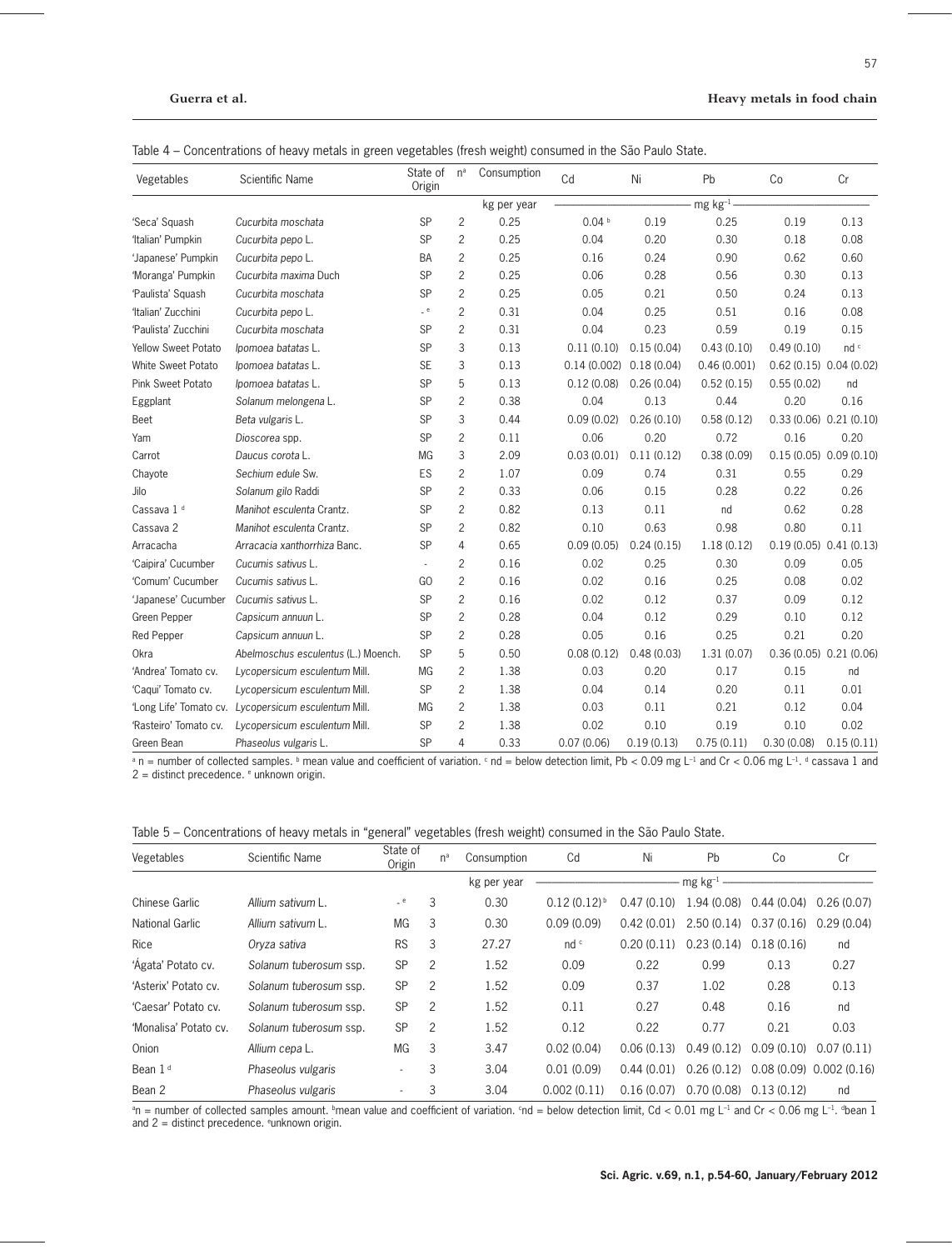Commission, 1995) for Cd ranges between 0.05 and 0.4 mg kg<sup>-1</sup> and for Pb between 0.1 and 0.3 mg kg<sup>-1</sup>, depending on food type. The fruits previously described had Cd concentrations below the codex limit. Pb concentrations exceeded the codex limit, except for apples and 'hawai' pineapple. So, in general, Brazilian agricultural export products do not show problems on HM content. There are no reference values for other HMs in the codex.

### **Daily intake of heavy metals**

Cadmium is a dangerous element because it can be absorbed via the alimentary tract, penetrate through placenta during pregnancy, and damage membranes and DNA. Once in the human body, it may remain in the metabolism from 16 to 33 years and is connected to several health problems, such as renal damages and abnormal urinary excretion of proteins. Decrease in bone calcium concentrations and increase of urinary excretion of calcium have also been attributed to exposure to Cd, eventually causing death. It also affects reproduction and endocrine systems of women (WHO, 2004). Vegetables may contribute to about 70 % of Cd intake by humans, varying according to the level of consumption (Wagner, 1993).

The daily intake of Cd was estimated as 0.008 mg, which represents approximately 10.7 % of the  $\rm R_{f}D_{c}$ established to  $0.001$  mg kg<sup>-1</sup> of body weight per day, equivalent to 0.07 mg per day for a 70 kg adult (*WHO*, 1993). The daily intake was lower than the tolerable daily intake (TDI). The content of Cd intake found was lower than that reported in literature, which ranged between 0.0018 and 0.052 mg per day (Santos et al., 2004; Tripathi et al., 1997). The greatest contribution for Cd intake came from the 'monalisa' potato (0.00049 mg per day), followed by the 'prata' banana (0.00046 mg per day), 'pêra' orange (0.00041 mg per day) and carrot (0.00032 mg per day), accounting for 22.6 % of the total daily intake.

Ni does not have a specific function in humans; however, it is a co-factor for some microbial intestine enzymes. Ni content in the adult human body should remain below 0.1 mg per day, and excess may cause damages to DNA and cell structures (Kohlmeier, 2003). The daily intake of Ni was estimated as 0.046 mg, which represents approximately 3.3 % of  $R_f$ D established in 0.02 mg kg–1 per day, equivalent to 1.4 mg per day for a 70 kg adult (WHO, 1993). The daily intake was below the TDI of 1.4 mg per day and lower than that reported in literature (0.089 and 0.231 mg per day) (Biego et al., 1998; Santos et al., 2004). The greatest contribution for the Ni intake came from rice (0.015 mg per day) and bean 1 (0.0036 mg per day), accounting for 40.7 % of the total daily intake.

The toxic effects of Pb focus on several organs, such as liver, kidneys, spleen and lung, causing a variety of biochemical defects. The nervous system of infants and children is particularly affected by the toxicity of this HM. Adults exposed occupationally or accidentally

to excessive levels of Pb exhibit neuropathology. There is association between Pb in human body and the increase of blood pressure in adults (Maihara and Fávaro, 2006). Although Pb effects are more relevant for children, calculations for risk assessment were made for adults and children. The daily intake of Pb was estimated to 0.102 mg, which is 41.7 % of  $R_fD$  value of 0.245 mg per day for a 70 kg adult. Although Pb concentrations were high in some vegetables, low consumption of vegetables results in low intake of this element. This value was below those reported in literature (0.025 and 0.521 mg per day) (Santos et al., 2004; Tripathi et al., 1997). Rice contributed with approximately 16.84 % for the Pb intake, followed by the 'pêra' orange (6.68 %), bean 2 (5.73 %), 'prata' banana (5.52 %) and onion (4.59 %).

Co is a constituent of the  $B_{12}$  vitamin. The estimated daily intake of Co was 0.040 mg, which represents 1.3 % of the  $R_f$ D established as 3 mg per day (Food and Nutrition Board, 2004). There are few data on Co intake. Data in the literature range between 0.012 and 1.2 mg per day (Biego et al., 1998; Chary et al., 2008), and the Co intake estimated in this work remained below these values. Rice was the major contributor for Co intake with 0.013 mg per day (33.98 %) followed by cassava 2 with 0.0018 mg per day (4.54 %).

Cr is an important element for the insulin activity and DNA transcription. However an intake below 0.02 mg per day could reduce cellular responses to insulin (Kohlmeier, 2003). The daily intake, estimated as 0.016 mg, was lower than the  $R_f D$  established at 1.5 mg  $kg^{-1}$ per day (equivalent to 105 mg per day) (US EPA, 2010). This value was also lower than that recommended by the US National Council (NRC, 1989) for Cr<sup>3+</sup>: from 0.05 to 0.2 mg. The daily intake of Cr estimated in this work was under than that reported in literature, which ranges between 0.013 and 0.098 mg per day (Biego et al., 1998; Santos et al., 2004). The greatest contribution for Cr intake came from 'prata' banana (0.0014 mg per day), followed by 'nanica' banana (0.0013 mg per day) and carrot (0.0012 mg per day), accounting for 24.7 % of the total daily intake.

Although the HQ-based risk assessment method does not provide a quantitative estimate for the probability of an exposed population experiencing a reverse health effect, it indeed provides an indication of the risk level due to exposure to pollutants (Chary et al., 2008). Many researchers consider the risk estimation method reliable (Chary et al., 2008; Khan et al., 2008; Wang et al., 2005) and it has been proven to be valid and useful. However, this HQ method considers only exposure to HMs via consumption of vegetables, without taking into account other vias like dermal contact, soil ingestion, and other factors such as the presence of agrochemicals and herbicide molecules.

HQs for individual vegetables were all below 1.0 for all HMs, regardless the population type. HQ for Cd, Ni, Pb and Co ranged from 0 to 0.0071; from 0 to 0.0107; from 0 to 0.0701 and from 0 to 0.0045 for adults and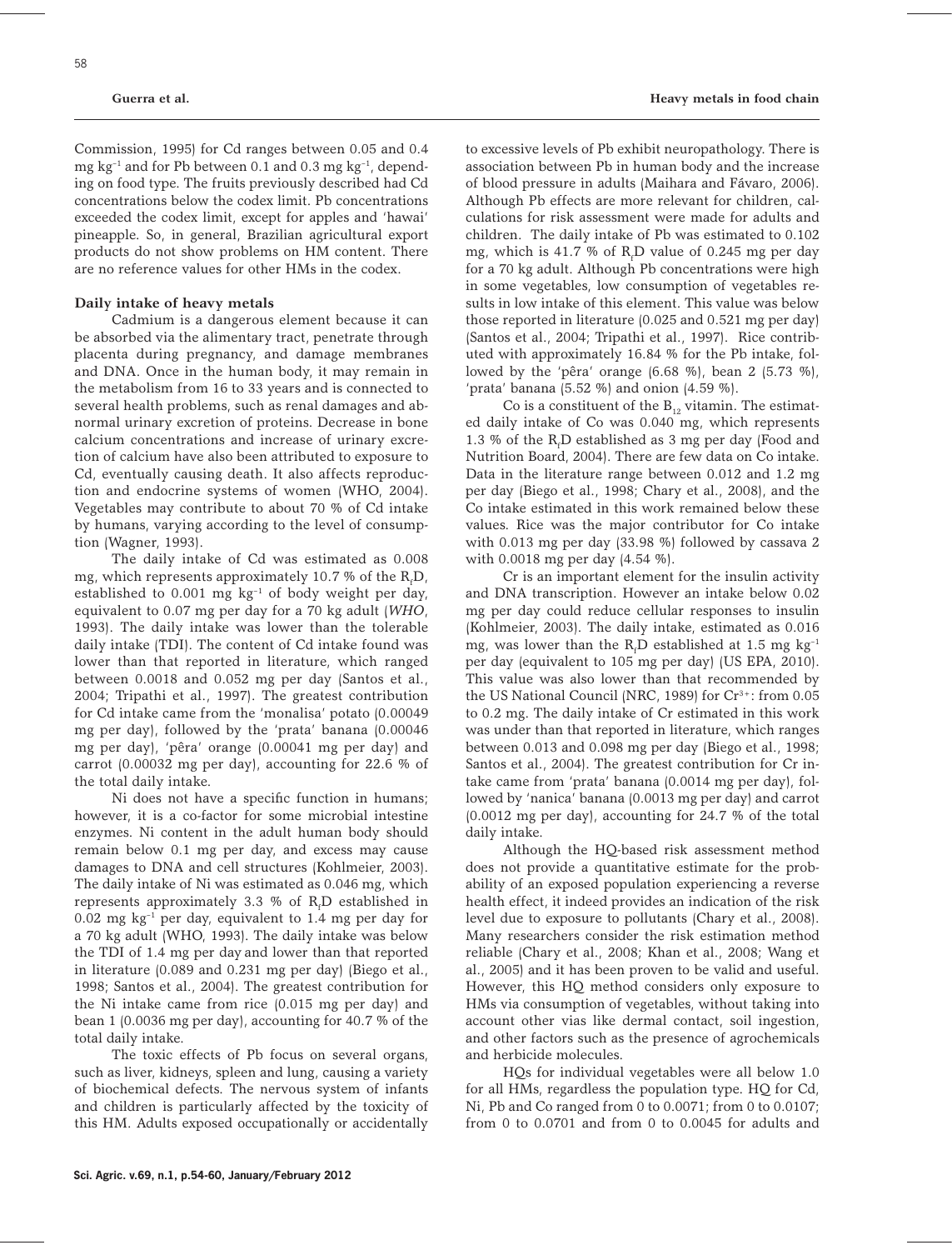| Table 6 – Values of Hazard Quotients (HQ) and Hazard Index (HI). |       |       |       |             |              |    |  |  |  |  |
|------------------------------------------------------------------|-------|-------|-------|-------------|--------------|----|--|--|--|--|
| Population                                                       | Cd    | Ni    | Ph    | Co.         | $C_{r}$      | HI |  |  |  |  |
| Adults                                                           | 0.107 | 0.033 | 0.417 | 0.013       | 0.00015 0.57 |    |  |  |  |  |
| Children                                                         | 0.130 | 0.039 |       | 0.499 0.016 | 0.00018 0.68 |    |  |  |  |  |

from 0 to 0.0075; from 0 to 0.0114; from 0 to 0.0747 and from 0 to 0.0048 for children. Cr values were lower than 0.00001 for children and adults. When the consumption habit of adults and children in the São Paulo State were analyzed, HQs for all HMs were below 1.0 (Table 6). So, the consumption of these vegetables can be considered safe with no risk to human health.

The sequence of HO for adults and children followed the decrescent order Pb>Cd>Ni>Co>Cr (Table 6). The sequence was the same for both; however the HQ for children was higher than that for adults, as verified by other researchers (Huang et al., 2008).

High Pb concentrations observed in many vegetables, although they do not pose a risk to human health, may be attributed to crops located near roads of heavy traffic. The main sources of this element to humans are inhalation of airborne Pb from vehicle emissions and from direct atmospheric deposition on soils, water, and crops, constituting the gateway into the food chain (Baird, 2002).

When the hazard index exceeds 1.0, there is concern for potential health effects (Huang et al., 2008). Even though there was no apparent risk when each metal was analyzed individually, the potential risk could be multiplied when considering all HMs. HI for adults and children were 0.57 and 0.68, respectively (Table 6). Although HI was higher for children, neither population suffered from ingestion of vegetables contaminated with HMs.

The relative contributions of Cd, Ni, Pb and Co to the aggregated risk were 18.8 %, 5.7 %, 73.1 % and 2.3 % for adults and 19.1 %, 5.7 %, 73.4 % and 2.4 % for children, respectively. Cr content was minimal, only 0.03 %, which may be related to the high  $R_f D$  of Cr (1.5 mg  $kg^{-1}$  per day). Huang et al. (2008), and Wang et al. (2005) also found minimal contribution of Cr to aggregated risks via consumption of wheat grains and vegetables in Kunshan and Tianjin, China.

### **Acknowledgements**

To FAPESP for the financial support, Rodrigo Coqui da Silva and Diogo Néia Eberhardt for their constructive criticism, which has improved the final version of this manuscript.

### **References**

- Antonious, G.; Kochhar, T. 2009. Mobility of heavy metals from soil into hot pepper fruits: a field study. Bulletin of Environmental Contamination and Toxicology 82: 59-63.
- Baird, C. 2002. Environmental Chemistry*.* Bookman, Porto Alegre, RS, Brazil (in Portuguese).

Brazilian Institute of Geography and Statistics [IBGE]. 2004. Per Capita Domicile Food Acquisition: Familiar Budget Survey; 2002-2003. IBGE, Rio de Janeiro, RJ, Brazil (in Portuguese).

27-36.

- Brazilian Institute of Geography and Statistics [IBGE]. 2006. Anthropometry and Children and Teenager Nutritional State Analysis in Brazil: Familiar Budget Survey; 2002-2003. IBGE, Rio de Janeiro, RJ, Brazil (in Portuguese).
- Chary, N.S.; Kamala, C.T.; Raj, D.S.S. 2008. Assessing risk of heavy metals from consuming food grown on sewage irrigated soils and food chain transfer. Ecotoxicology and Environmental Safety 69: 513-24.
- Codex Alimentarius Commission. 1995. Codex general standard for contaminants and toxins in food and feed. Available at: http://www.codexalimentarius.net/download/standards/17/ CXS\_193e.pdf [Accessed Mar. 10, 2010].
- Ferré-Huguet, N.; Marti-Cid, R.; Schuhmacher, M.; Domingo, J.L. 2008. Risk assessment of metals from consuming vegetables, fruits and rice grown on soils irrigated with waters of the Ebro River in Catalonia, Spain. Biological Trace Element Research 123: 66-79.
- Food and Nutrition Board. 2004. Dietary Reference Intakes [DRIs]: Recommended Intakes for Individuals. National Academy of Sciences, Washington, DC, USA.
- Huang, M.L.; Zhou, S.L.; Sun, B.; Zhao, Q.G. 2008. Heavy metals in wheat grain: Assessment of potential health risk for inhabitants in Kunshan, China. Science of the Total Environment 405: 54-61.
- Itanna, F. 2002. Metals in leafy vegetables grown in Addis Ababa and toxicological implications. Ethiopian Journal of Health Development 6: 295–302.
- Khan, S.; Cao, Q.; Zheng, Y.M.; Huang, Y.Z.; Zhu, Y.G. 2008. Health risks of heavy metals in contaminated soils and food crops irrigated with wastewater in Beijing, China. Environmental Pollution 152: 686-692.
- Kohlmeier, M. 2003. Nutrient Metabolism. Elsevier, San Diego, CA, USA.
- Lăcătușu, R.; Rauta, C.; Carstea, S.; Ghelase, I. 1996. Soil-plantman relationships in heavy metal polluted areas in Romania. Applied Geochemistry 11: 105-107.
- Maihara, V.A.; Fávaro, D.I.T. 2006. Toxic Elements. p. 629-660. In: Cozzolino, S.M.F., ed. Bioavailability of nutrients. Manole, Barueri, SP, Brazil (in Portuguese).
- Miyazawa, M.; Pavan, M.A.; Muraoka, T.; Carmo, C.A.F.S.; Melo, W.J. 2009. Chemical Analysis of Plant Tissues. p. 191- 233. In: Silva, F.C., ed. Manual of chemical analysis of soils, plants and fertilizers. Embrapa Informação Tecnológica, Brasília, DF, Brazil (in Portuguese).
- *National Agency for Sanitary Vigilance* [*Anvisa*]*.* 1965. Decree nº 55.871. Available at: http://www.anvisa.gov.br/legis/decretos/55871\_65.htm [Accessed Mar. 16, 2010]. (in Portuguese).
- National Research Council [NRC]. 1989. Recommended Dietary Allowances. National Academy Press, Washington, DC, USA.
- Oliver, M.A. 1997. Soil and human health: a review. European Journal of Soil Science 48: 573-592.